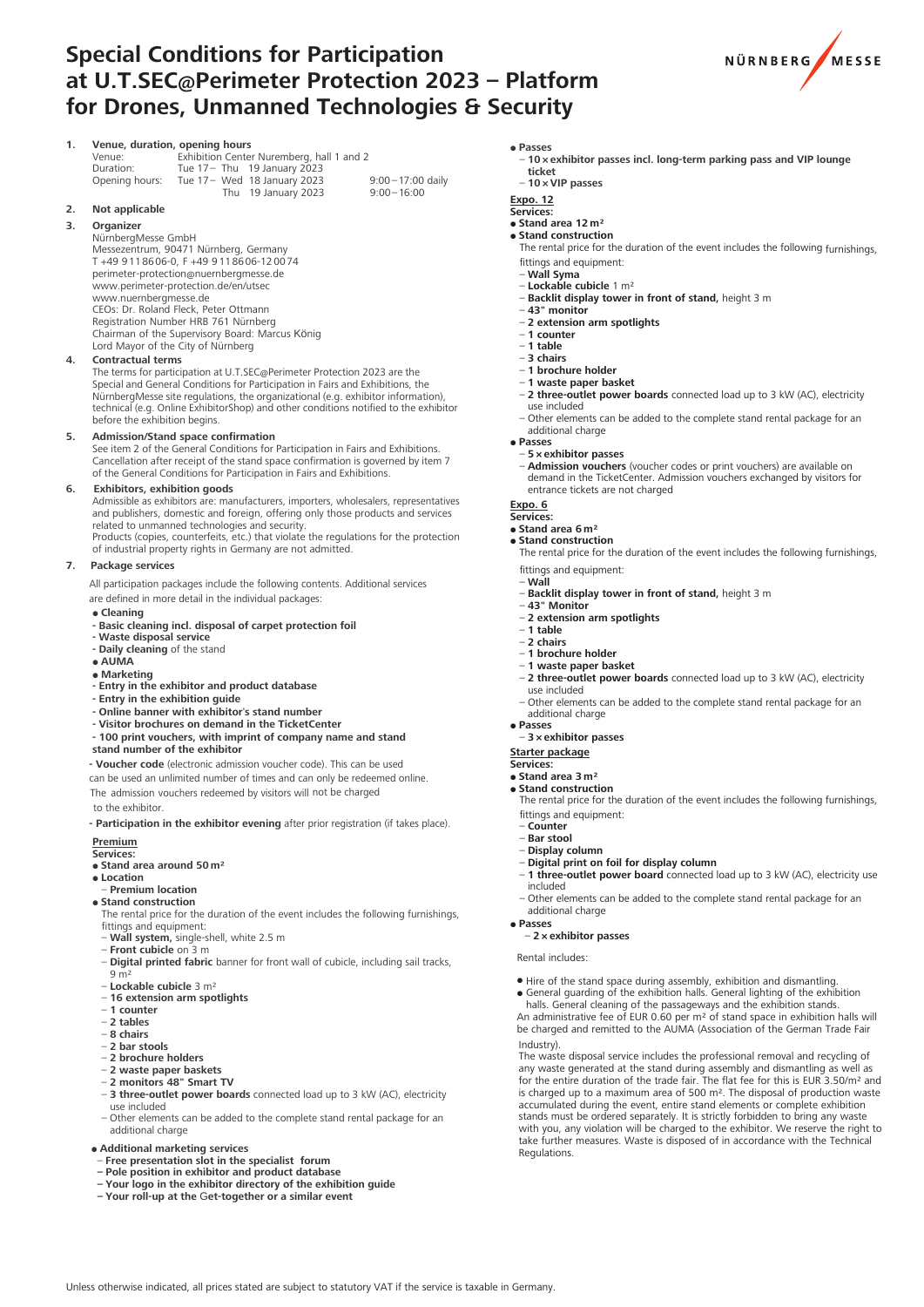# **Special Conditions for Participation at U.T.SEC@Perimeter Protection 2023 – Platform for Drones, Unmanned Technologies & Security**



### (Continued)

## **8. Complete rental stand**

The complete rental stand and its fittings must not be pasted over, nailed, painted or damaged in any way. The exhibitor is liable for damage done during the<br>rental period and will be charged with the costs.

The basic type of complete rental stand can be fitted out additionally at extra cost.

Respective orders can be carried in the Online ExhibitorShop

**9.** Payment conditions

Exhibitors may be charged an advance payment of 25 % of the expected total rental on **confirmation** of the application.

The full rental less the advance payment will be charged to exhibitors on **confirmation of the stand space.** The advance payment will be reimbursed in case of non-confirmation of the stand.

Any payments are due by the date shown on the respective invoice. All payments

are to be made in EURO without charges, quoting invoice number.<br>If the exhibitor enters a different invoice address on the application form, he authorizes the stated person/company to receive the invoice and other payment<br>requests. This does not exempt the exhibitor from his obligation to pay. For subsequent changes to the invoice for which the exhibitor is responsible,

NürnbergMesse may charge a processing fee of EUR 50.<br>An entitlement to occupy the allocated stand space exists only after payment of<br>invoices in full. The exhibitor is to provide proof of payment. The exhibitor agrees to transmission of invoices by the organizer via e-mail

(electronic billing). If the exhibitor does not wish to use electronic billing, he or she can object in writing or in text form.

### **10. Insurance**

Exhibitors are obliged to make their own adequate insurance arrangements. Insurance for exhibitors (transport and duration of event) is advisable and can be arranged through a collective insurance contract taken out by the organizer.

# **11. Assembly and dismantling**<br>Assembly: Sat 14-Mo

Sat 14 - Mon 16 January 2023 7:00 - 19:00 daily Exhibition stands for which assembly has not commenced by 15:00 on Monday, 17 January 2022, will be decorated by the organizer, if they cannot be otherwise disposed of. Costs incurred will be charged to the exhibitor. Dismantling: Thu 19 January 2023 16:00 – 24:00

| Dismantling:                                                                            | Thu 19 January 2023 | $16:00 - 24:00$ |
|-----------------------------------------------------------------------------------------|---------------------|-----------------|
|                                                                                         | 20 January 2023     | $0:00 - 19:00$  |
| Dismantling on Thursday, 19 January 2023 is not allowed before 16:00.                   |                     |                 |
| The expension of the class theory correct from less contract and population of contract |                     |                 |

The extension of the a.m. times causes further costs and requires a written confirmation by the organizer.

#### **12. 12. 12. 12. 12. 12. 12. 12. 12. 12. 12. 12. 12. 12. 12. 12. 12. 12. 12. 12. 12. 12. 12. 12. 12. 12. 12. 12. 12. 12. 12. 12. 12. 12. 12. 12. 12.**

The exhibitor is responsible for stand equipment and decoration Relevant for stand design and equipment are the Technical Regulations (Info 4) and the Important information for Perimeter Protection 2023 (Info 1) which are published at www.perimeter-protection.de/en and the Online ExhibitorShop. The overriding principle for the design of all exhibition stands is

**transparency. All open sides** of the stand must be freely accessible. This<br>means that at least **50** % of the respective gangway side must **not** be obstructed **by structures** or fittings.

### The minimum height is 2.50 m.

The backs of stand partition walls, advertising carriers or other design elements facing neighboring stands and exceeding a height of 2.50 m must be white, in a clean and tidy condition and must not contain any text or graphics.<br>If the rental exhibition stand is not used, a fascia (0.30 m high) must be fitted

on all open sides of the exhibition stand. The fascia is not required, if the necessary stand appearance is provided in some other way.<br>The exhibition organizer reserves the right to give further instructions concerning

the design of stands. All other stand partition walls, floors, hall walls, pillars, installations, fire-fighting equipment and other permanent hall fixtures must not be pasted over, nailed,

painted or damaged in any way. The exhibitor is liable for damage done and will be charged with the costs.

Pillars, installations and fire-fighting equipment within the stand are part of the allotted stand space and must be accessible at all times.

Floor coverings in the stands are only to be fixed with double-sided adhesive tape (following tapes are to be used: tesafix no. 4964).

# **The exhibitor agrees to comply with these conditions. Non-compliance may result in claims for damages by the organizer or the neighbouring exhibitors affected.**

#### **13. Exhibitor passes**

The number of exhibitor passes is defined in the package in question. See item 7. These tickets are valid during duration and also during assembling and dismantling time.Any additional exhibitor passes needed can be purchased for entitled persons at a price of EUR 10 each including VAT at the statutory rate.

- **14 . Marketing services for exhibitors (= direct exhibitors)** The organizer provides each exhibitor with marketing services containing the following services:
	- Entry of exhibitor's company name and stand number in the exhibition quide (issued free to all visitors)
	- Display of exhibitor's press information in the press center
	- **Advertising material** (on request, can be ordered free of charge via the Online ExhibitorShop/ TicketCenter)
		- $-$  100 print vouchers, printed with company name and stand num ber of exhibitor
		- Voucher Code (electronic admission voucher code) can be exchanged unlimited and only online

 Admission vouchers exchanged by visitors for entrance tickets are **not charged to the exhibitor.**

- Visitor brochures
- Voucher Monitoring (Tool for your management of invited visitors)
- Online Banner with exhibitor´s stand number

 The organizer provides each exhibitor with an **online profile** on www.perimeter-protection.de with the following services. This online profile remains online until at least six months before the next event. The exhibitor is solely responsible for the information and other materials provided by him, in particular image materials. He shall indemnify the organizer against all claims by third parties asserted in relation to the materials sent.

- **Company profile:** basic company information (name, address, contact details) as well as additional individualized information (e.g. logo, company description 4,000 characters, publication of a PDF download, e.g. press release).
- **2 product/service profiles:** consisting of product description (4,000 characters), pictures, marking a product or services as new product
- Entry of company name and stand number in the **floor plans** on the website.
- **Online banner** for download.
- **Link** from the exhibition website to the exhibitor's website the exhibitor connects a **return link.**

### **15. Co-exhibitors**

Co-exhibitors are companies who appear on the exhibitor's (= direct exhibitor's) stand and present their own products with their own personnel. Their independence must also be recognizable without physical separation. Co-exhibitors are only admissible if they fulfill the conditions for participation in the event and the information requested on the application form for coexhibitors has been entered in full.

### **16. Participation conditions and – fee for co-exhibitors**

The organizer provides an **entry** on the exhibition website www.perimeter-protection.de/en for each co-exhibitor. This entry is activated **approximately one year** – including after the exhibition.<br>• See item 14 for services included in entry

Co-exhibitors are only admitted when booking packages services "Premium" and "Expo 12".

The exhibitor agrees to pay a participation fee at a total price of EUR 300 for each co-exhibitor registered by him. This will be charged together with the stand rental or at a later date. No reduction in price can be granted if only parts of the package are used.

### **17. Exhibition priority**

An application for exhibition priority for this event has been submitted to the Federal Ministry of Justice. The priority certificate protects certain patent rights until submission of an application to a patent office in Germany or abroad.

### **18. Exhibitor claims, written form, place of fulfillment, jurisdiction**

All exhibitor claims against the organizer must be made in writing. The statutory period of limitation begins on the last day of the exhibition. Agreements that deviate from these or supplementary terms must be in writing. German law and the German text shall prevail.

Place of fulfillment and jurisdiction is Nürnberg. However, the organizer reserves the right to bring his claims before the court of the place at which the exhibitor has his place of business.